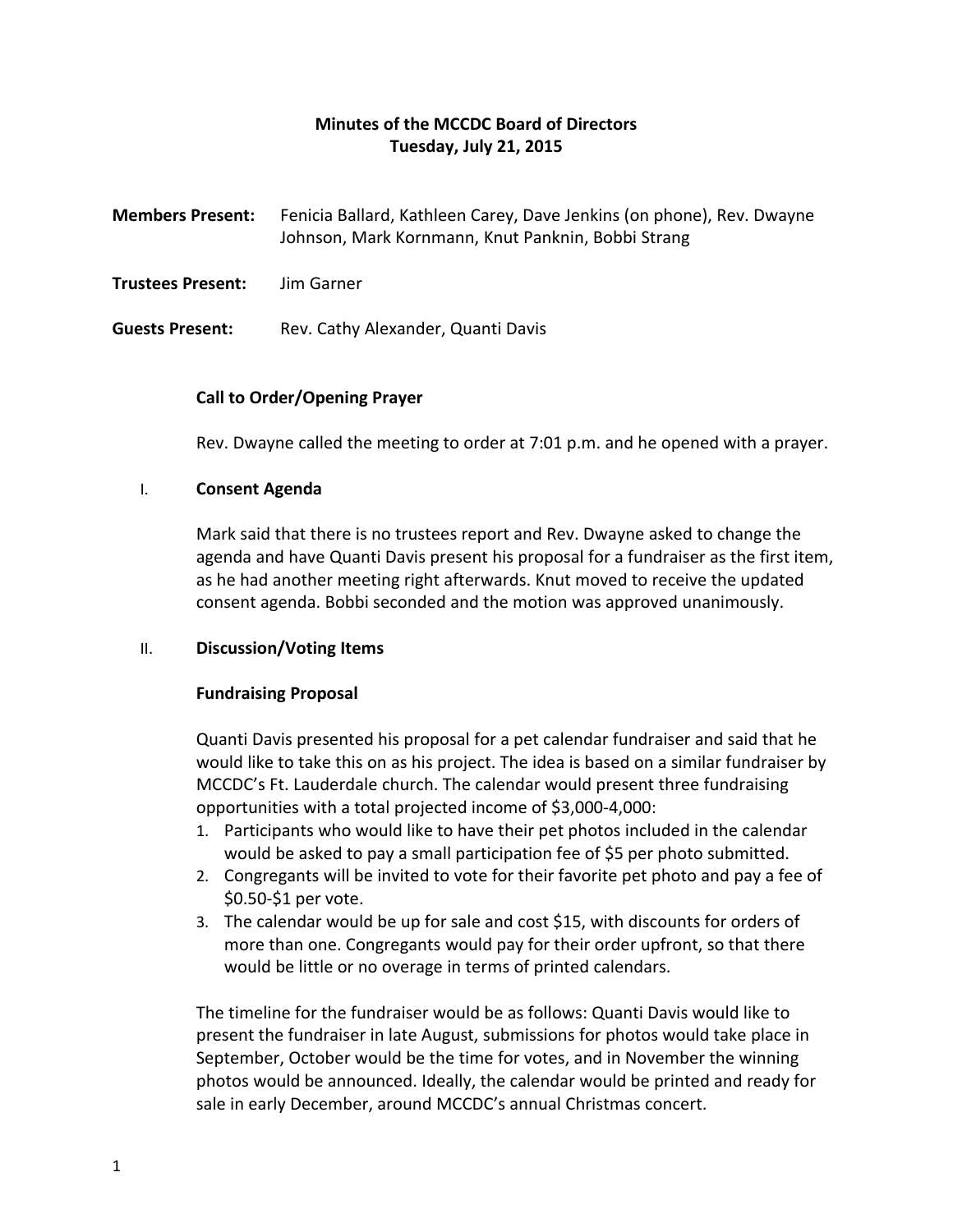The Board wanted to know what the production cost for the calendars would be and Quanti Davis said he would provide that information. Fenicia also recommended a graphic designer and printer (Robert Mignon, Minuteman Press in Laurel, MD).

The Board decided to take a vote on this proposal by email, once the projected costs for production will have been provided.

## III. **Consent Agenda**

Bobbi moved to approve the consent agenda. The motion was seconded by Knut and was approved unanimously.

## IV. **Informational Items**

## A. **Shout-Outs**

Shout-outs went out to:

Jerry Miller from the choir for his faithful service and generosity; he will move to Florida for a new job opportunity.

## B. **472 Update**

Mark reported that he met with contractor Dennis Cruz and that they did another walk through. Dennis measured the windows, and he will order new ones and start work as soon as the loan from Eagle Bank has cleared. Dennis also said that the brick wall in one of the bedrooms needs to be covered with dry wall and that the doors need to be fixed in order to be locked properly. He will first clean up and organize. Mark also reported that Eagle Bank has not come back with their appraisal numbers yet and that he and Lance have set up an account for appliance purchases at Home Depot.

Mark has received a copy of the contract from Dennis Cruz and will send it to Kathleen and Dave. Kathleen will update and add language as laid out in other model contracts, so that the church is better covered this time.

# C. **45 Years Campaign**

Rev Dwayne presented the updated letter for the congregation and the Board discussed the campaign's timeline. Mark suggested getting the pledges in by August and then following up with congregants in the coming months. Fenicia preferred to have a campaign goal but no fixed end date for the campaign. Kathleen said that the 45 years campaign will be separate from the stewardship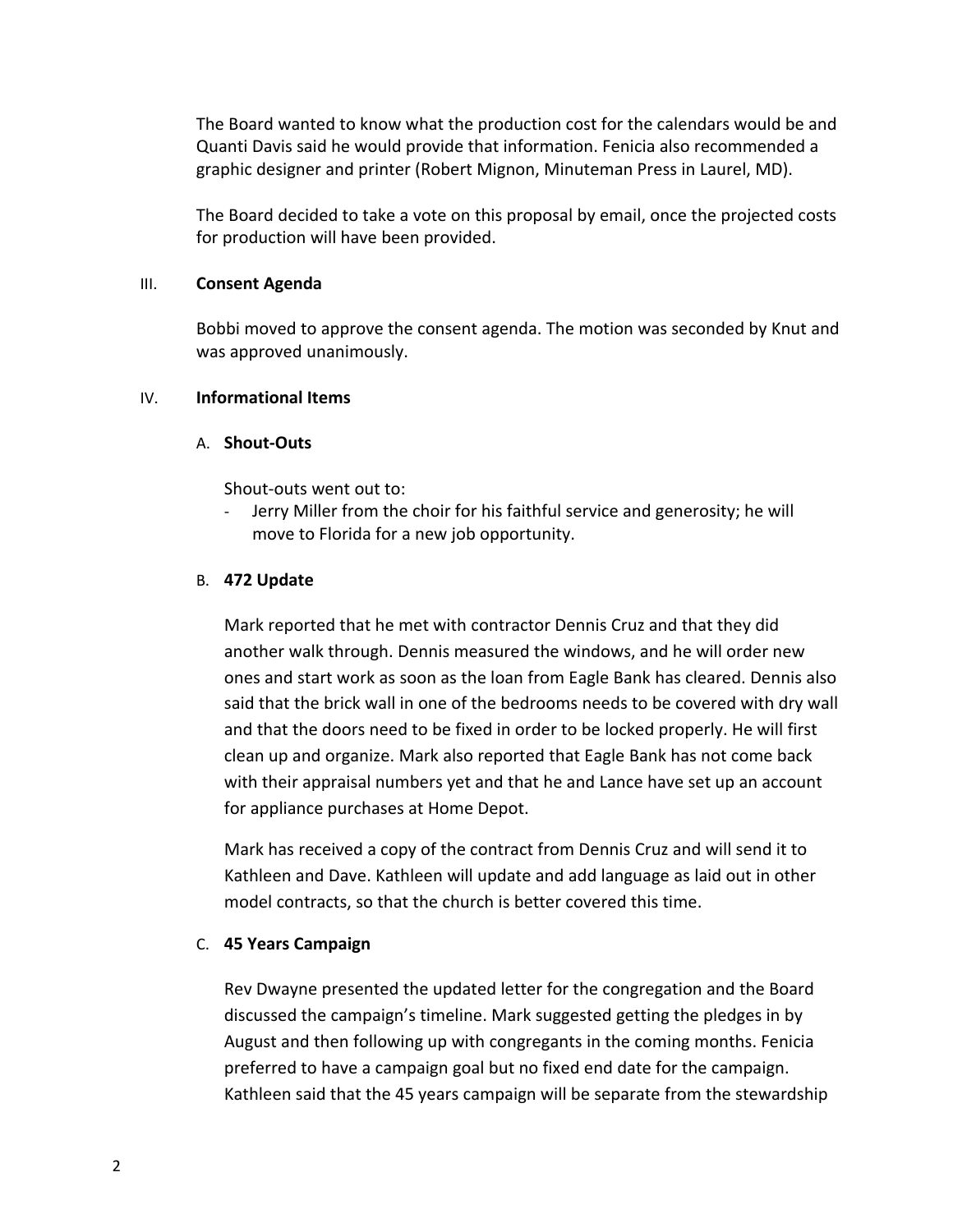campaign for regular giving for 2016 and that the database for giving will need to be set up accordingly. Mark added that other fundraising campaigns of the church will tie in and count towards the total 45 year fundraising campaign goal of \$145,000. Congregants should indicate when they give my check/cash whether money should go to the campaign or general fund. The kiosk will have a separate button for campaign giving as well. Also, once 472 is done, the Board will have more time and resources to review pledge cards and follow up on a regular basis.

Rev. Dwayne will update the language in the campaign letter so that it reads: "[…] I've enclosed a pledge card and a return envelope which you can mail to us or bring with you to church and place in the offering plate between now and September 13. This is the first step in a two-year campaign, and the pledge card that you receive today is your first opportunity to indicate what you can give above your regular giving. As we move forward, there will be additional opportunities for you to give, such as the Backpack4Kids program and the Walk to End HIV."

#### D. **Backpack4Kids**

Mark suggested doing the Backpack4Kids program again this year. Bobbi moved to set up a stip gift account for the Backpack4Kids program and Fenicia seconded. The motion passed unanimously.

#### E. **Treasurer's Report**

Kathleen provided account balances and profit/loss sheets. As of July  $20<sup>th</sup>$ , the accounts had the following balances:

| General:    | \$18,831 |
|-------------|----------|
| Buchanan:   | \$8,255  |
| Petty Cash: | \$200    |

The profit & loss show a current negative of \$2,475 but Kathleen said that there is one more Sunday this month and that we should be able to make up for it. The numbers for the Buchanan fund reflect the automatic transfer of the mortgage amount from General into Buchanan as payment for the mortgage comes out of Buchanan.

Kathleen also presented good news in terms of Howard Brown's estate. The executor of the estate, Mr. Brown's niece, sent MCCDC another check for